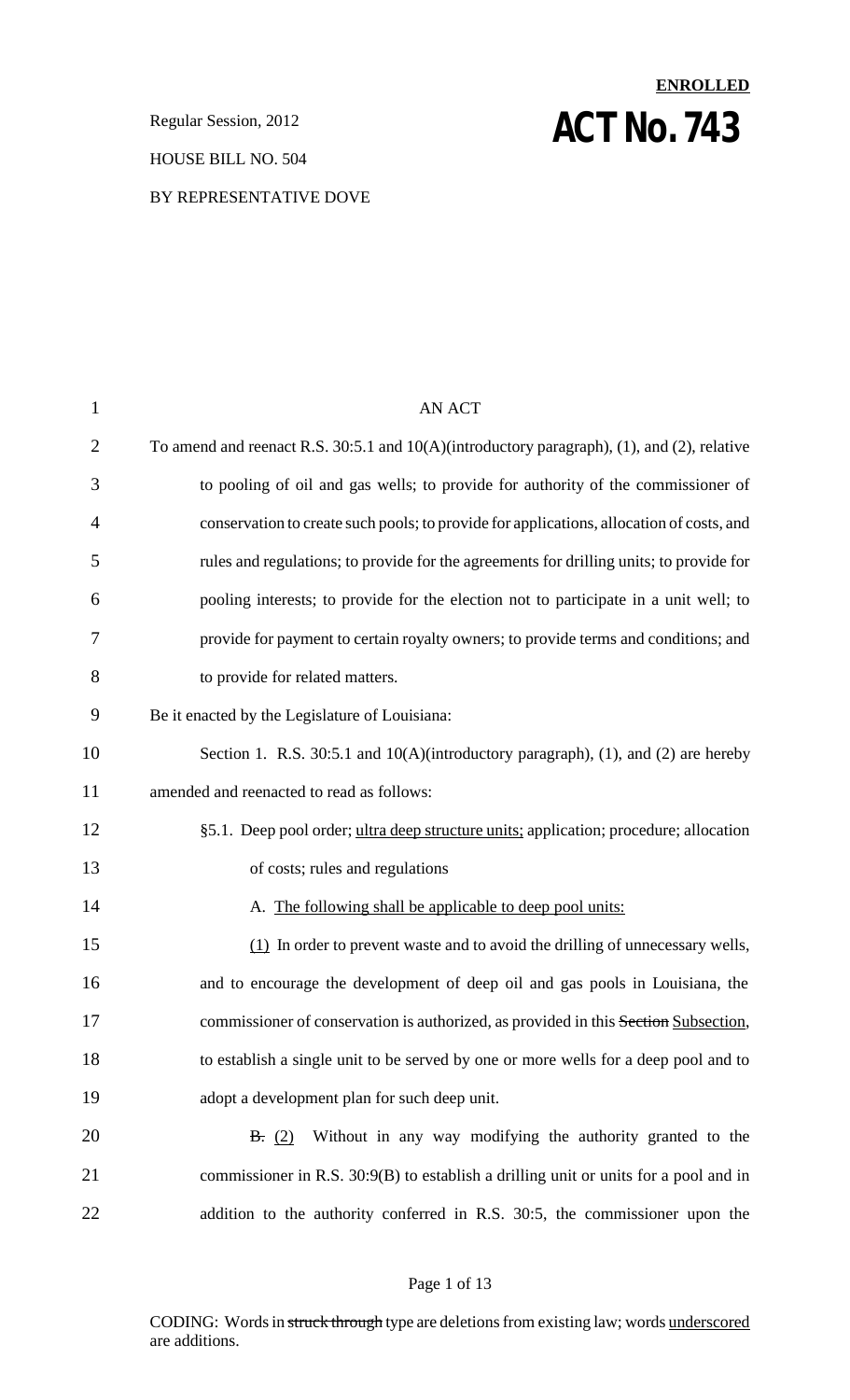| $\mathbf 1$    | application of any interested party may enter an order requiring the unit operation of               |
|----------------|------------------------------------------------------------------------------------------------------|
| $\overline{2}$ | any deep pool when such unit operation will promote the development of such deep                     |
| 3              | pools, prevent waste, and avoid the drilling of unnecessary wells.                                   |
| $\overline{4}$ | $\overline{C}$ : (3) In connection with such order, the commissioner shall have the right            |
| 5              | to establish a unit for a deep pool and to unitize, force pool, and consolidate all                  |
| 6              | separately owned tracts and other property ownerships within such unit. Any order                    |
| 7              | creating a unit for a deep pool shall be issued only after notice and public hearing                 |
| 8              | and shall be based on findings that:                                                                 |
| 9              | $\left(\frac{1}{2}\right)$ (a) The order is reasonably necessary to promote the development of a     |
| 10             | deep pool and for the prevention of waste and the drilling of unnecessary wells.                     |
| 11             | $\left(\frac{2}{2}\right)$ (b) The proposed unit operation is economically feasible.                 |
| 12             | $\left(\frac{1}{2}\right)$ (c) The geologic top of the deep pool was encountered in the initial well |
| 13             | for the pool at a depth in excess of fifteen thousand feet true vertical depth.                      |
| 14             | $\overline{(4)}$ (d) Sufficient evidence exists to reasonably establish the limits of the            |
| 15             | deep pool.                                                                                           |
| 16             | $\left(\frac{5}{2}\right)$ (e) The plan of development for the unit is reasonable. The plan shall be |
| 17             | revised only if approved by the commissioner after notice and public hearing.                        |
| 18             | $\Theta$ . (4) The order shall provide for the initial allocation of unit production on              |
| 19             | a surface acreage basis to each separately owned tract within the unit.                              |
| 20             | $E: (5)$ No order shall be issued by the commissioner unless interested                              |
| 21             | parties have been provided a reasonable opportunity to review and evaluate all                       |
| 22             | data submitted by the applicant to the commissioner to establish the limits of the                   |
| 23             | deep pool, including seismic data.                                                                   |
| 24             | $F: (6)$ The order creating the unit shall designate a unit operator and shall                       |
| 25             | also make provision for the proportionate allocation to the owners (lessees or                       |
| 26             | owners of unleased interests) of the costs and expenses of the unit operation,                       |
| 27             | which allocation shall be in the same proportion that the separately owned tracts                    |
| 28             | share in unit production. The cost of capital investment in wells and physical                       |

Page 2 of 13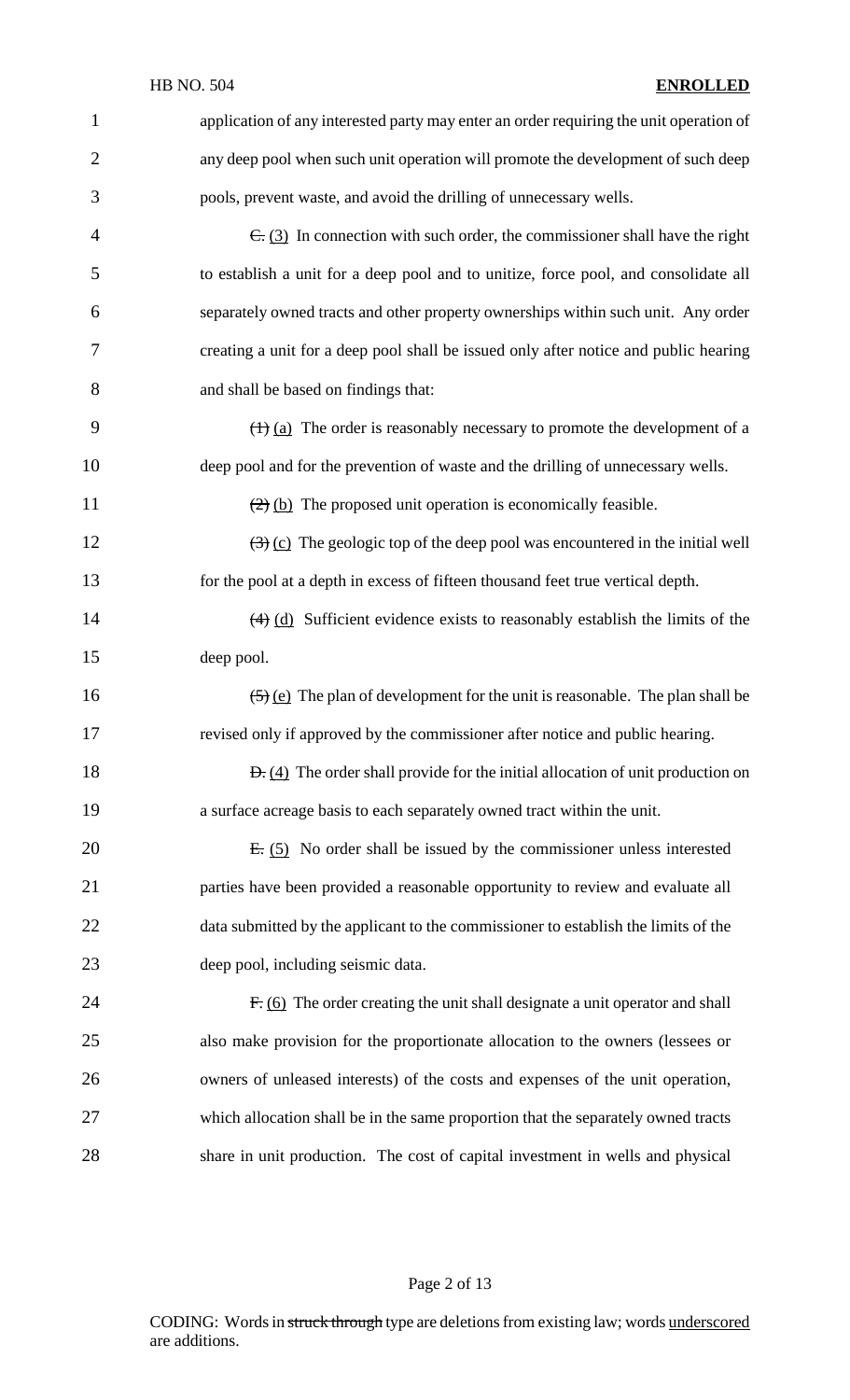equipment and intangible drilling costs, in the absence of voluntary agreement among the owners to the contrary, shall be shared in like proportion. However, no such owner who has not consented to the unitization shall be required to contribute to the costs or expenses of the unit operation or to the cost of capital investment in wells and physical equipment and intangible drilling costs except out of the proceeds of production accruing to the interest of such owner out of production from such unit operation. In the event of a dispute relative to the calculation of unit well costs or depreciated unit well costs, the commissioner shall determine the proper costs after notice to all interested owners and public hearing thereon.

11 <del>G.</del> (7) Upon application and after notice and public hearing and consideration of all new available geological and engineering evidence, the commissioner, to the extent required by such evidence, may create, revise, or 14 dissolve any unit provided for under this Section Subsection or modify any provision of any order issued hereunder. Any such order shall provide for the allocation of unit production on a just and equitable basis to each separately owned tract within the unit.

18 H. (8) The commissioner shall prescribe, issue, amend, and rescind such orders, rules, and regulations as he may find necessary or appropriate to carry out 20 the provisions of this Section Subsection.

**I. (9)** While this Section Subsection authorizes the initial creation of a single unit to be served by one or more wells, nothing herein shall be construed as limiting the authority of the commissioner to approve the drilling of alternate unit wells on drilling units established pursuant to R.S. 30:9(B).

25 B. The following shall be applicable to ultra deep structure units: (1) In order to prevent waste and to avoid the drilling of unnecessary wells, and to encourage the development of ultra deep oil and gas structures in Louisiana, the commissioner of conservation is authorized, as provided in this 29 Subsection, to establish a single unit to be served by one or more wells for an ultra

### Page 3 of 13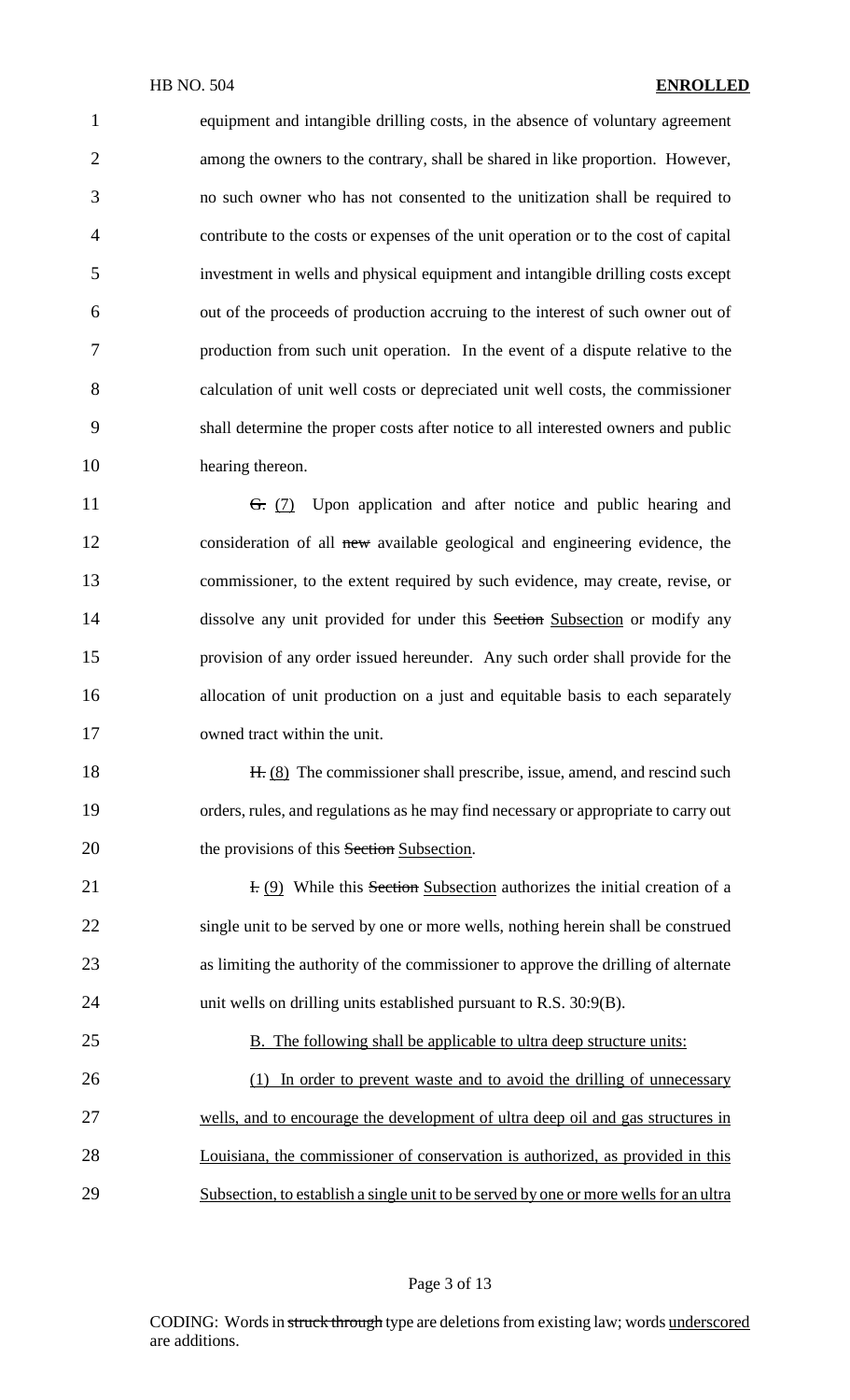| $\mathbf{1}$   | deep structure and to adopt a plan of development for such ultra deep structure     |
|----------------|-------------------------------------------------------------------------------------|
| $\overline{2}$ | unit. For purposes of this statute, a "structure" is defined as a unique geologic   |
|                |                                                                                     |
| 3              | feature that potentially traps hydrocarbons in one or more pools or zones.          |
| $\overline{4}$ | Without in any way modifying the authority granted to the<br>(2)                    |
| 5              | commissioner by R.S. 30:9(B) to establish a drilling unit or units for a pool and   |
| 6              | in addition to the authority conferred by R.S. 30:5 and 5.2, the commissioner,      |
| 7              | upon the application of any interested party, may enter an order requiring the unit |
| 8              | operation of any ultra deep structure when such unit operation will promote the     |
| 9              | development of such ultra deep structure, prevent waste, and avoid the drilling of  |
| 10             | unnecessary wells.                                                                  |
| 11             | (3) In connection with such order, the commissioner shall have the right            |
| 12             | to establish a unit no greater than nine thousand acres for an ultra deep structure |
| 13             | and to unitize, force pool, and consolidate all separately owned tracts and other   |
| 14             | property ownerships within such unit. Any order creating a unit for an ultra deep   |
| 15             | structure shall be issued only after notice and public hearing and shall be based   |
| 16             | on findings that:                                                                   |
| 17             | (a) The order is reasonably necessary to promote the development of an              |
| 18             | ultra deep structure and to prevent waste and the drilling of unnecessary wells.    |
| 19             | (b) The proposed unit operation appears economically feasible.                      |
| 20             | (c) The stratigraphic top of the ultra deep structure unit is encountered or        |
| 21             | anticipated to be encountered in the initial well for the structure at a depth in   |
| 22             | excess of twenty-two thousand feet true vertical depth.                             |
| 23             | (d) Sufficient evidence exists to reasonably establish the limits of the ultra      |
| 24             | deep structure.                                                                     |
| 25             | (e) The applicant has submitted a plan of development for the unit that is          |
| 26             | reasonable and contains the information listed under Paragraph $(B)(4)$ of this     |
| 27             | Section. It is presumed that a reasonable plan of development will include at least |
| 28             | one well for each three thousand acres contained in the unit.                       |

Page 4 of 13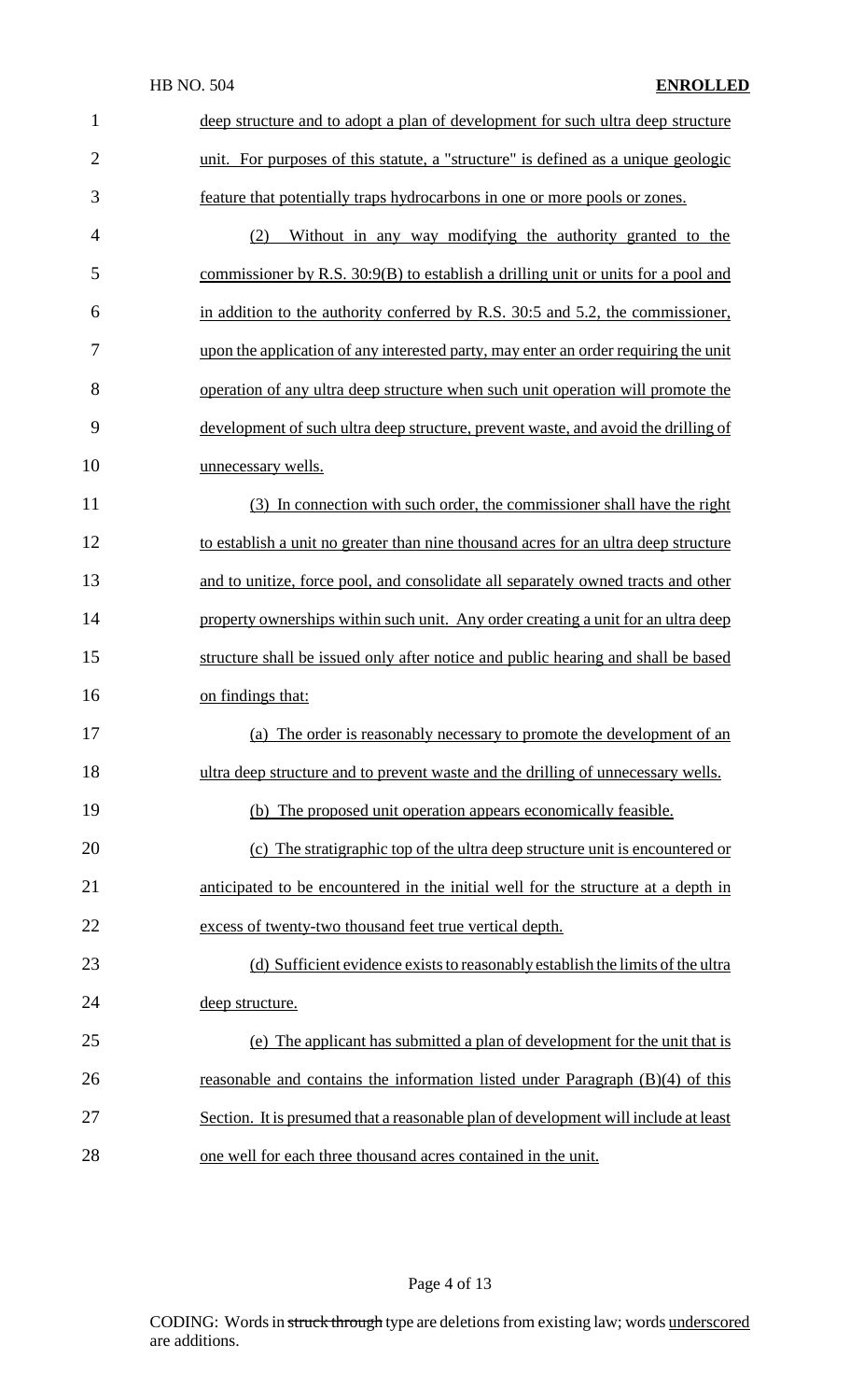|                | <b>HB NO. 504</b> | <b>ENROLLED</b>                                                                       |
|----------------|-------------------|---------------------------------------------------------------------------------------|
| $\mathbf{1}$   |                   | (4) The plan of development shall include, at a minimum, the following:               |
| $\overline{2}$ |                   | (a) The applicant's estimate of the number of wells it intends to drill in the        |
| 3              | unit.             |                                                                                       |
| $\overline{4}$ |                   | (b) The applicant's estimated time table for drilling and completing each             |
| 5              | unit well.        |                                                                                       |
| 6              |                   | (c) The applicant's anticipated target depth for each such well.                      |
| 7              |                   | (5) Upon application of any landowner or other interested party, or at the            |
| 8              |                   | commissioner's discretion, the plan of development may be revised by the              |
| 9              |                   | commissioner after notice and public hearing for good cause.                          |
| 10             |                   | (6) The order creating a unit for an ultra deep structure shall provide for           |
| 11             |                   | the initial allocation of unit production on a surface acreage basis to each          |
| 12             |                   | separately owned tract within the unit and shall also specify the stratigraphic       |
| 13             |                   | intervals to which the unit shall be limited.                                         |
| 14             |                   | (7) No order creating a unit for an ultra deep structure shall be issued by           |
| 15             |                   | the commissioner unless interested parties have been provided a reasonable            |
| 16             |                   | opportunity to review and evaluate all data, including seismic data, submitted by     |
| 17             |                   | the applicant to the commissioner to establish the limits of the deep structure.      |
| 18             |                   | (8) An order creating the unit for an ultra deep structure shall designate            |
| 19             | a unit operator.  |                                                                                       |
| 20             |                   | (9) The initial well and each subsequent well proposed or drilled pursuant            |
| 21             |                   | to the plan of development shall be deemed a unit well. The provisions of R.S.        |
| 22             |                   | $30:10(A)(2)$ shall be applicable to ultra deep structure units, including the        |
| 23             |                   | applicable risk charge. In the event of a dispute relative to the calculation of unit |
| 24             |                   | well costs or depreciated unit well costs, the commissioner shall determine the       |
| 25             |                   | proper costs after notice to all interested owners and public hearing thereon.        |
| 26             |                   | (10) Upon application by any landowner or other interested party, or at               |
| 27             |                   | the commissioner's discretion, and after notice and public hearing and                |
| 28             |                   | consideration of available geological, engineering, and other relevant evidence,      |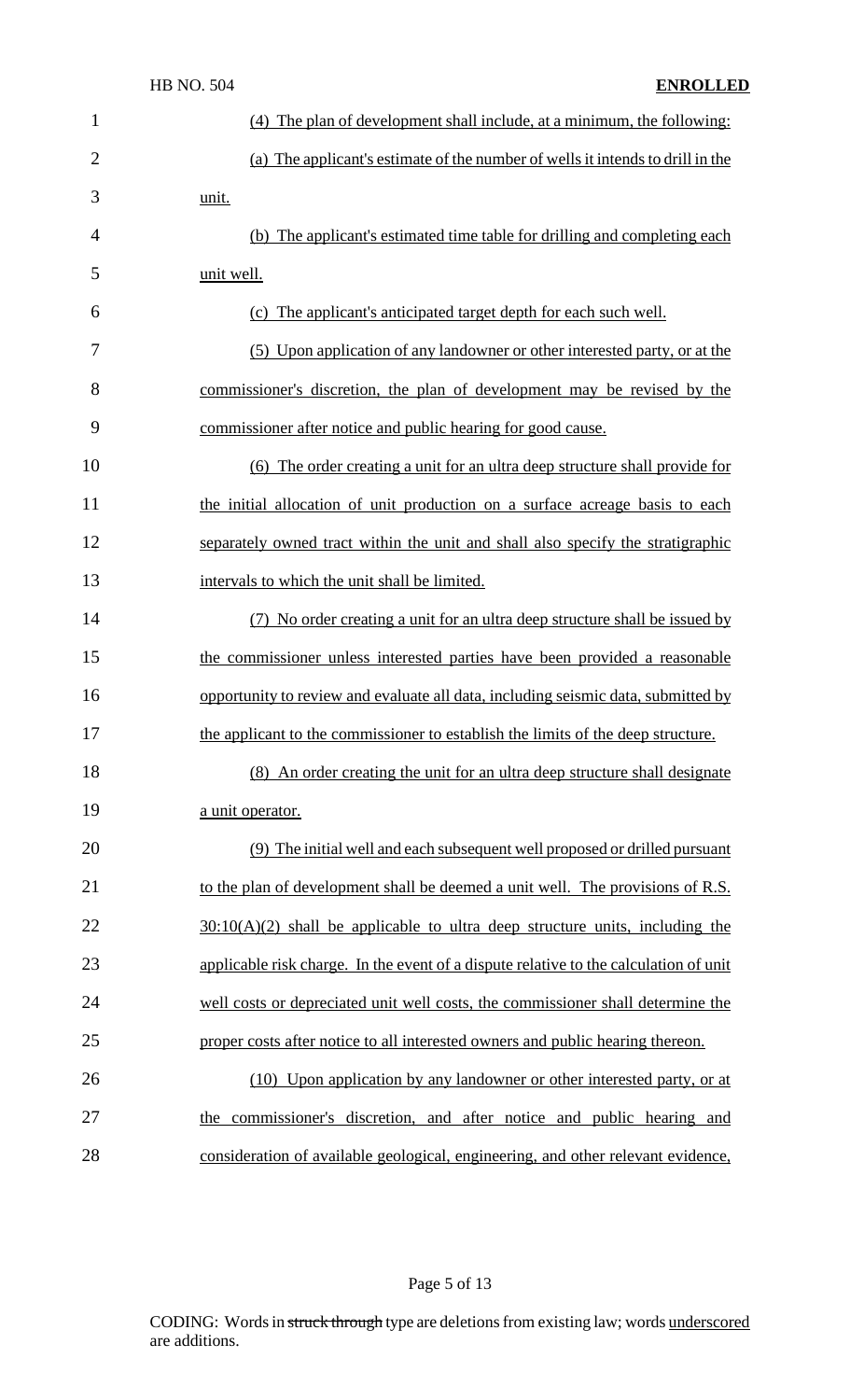| $\mathbf{1}$   | the commissioner, to the extent required by such evidence, may by order create,         |
|----------------|-----------------------------------------------------------------------------------------|
| $\overline{2}$ | revise, confirm, or dissolve any unit provided for under this Subsection or modify      |
| 3              | any provision of any order issued hereunder. Any such order shall provide for the       |
| $\overline{4}$ | allocation of unit production on a just and equitable basis to each separately          |
| 5              | owned tract within the unit. The applicant shall, in all cases, have the burden of      |
| 6              | proof that the existing unit or order should be revised, confirmed, dissolved, or       |
| 7              | amended in the manner proposed in the application. If the commissioner                  |
| 8              | determines that the unit operator has not substantially complied with the plan of       |
| 9              | development, the unit operator shall be required to show cause why the unit             |
| 10             | should not be reduced in size.                                                          |
| 11             | The provisions of Subsection A of this Section shall not be<br>(11)                     |
| 12             | applicable to any unit well drilled in a unit established pursuant to this Subsection.  |
| 13             | (12) The commissioner shall prescribe, issue, amend, and rescind such                   |
| 14             | orders, rules, and regulations as he may find necessary or appropriate to carry out     |
| 15             | the provisions of this Subsection.                                                      |
| 16             | (13) While the provisions of this Subsection authorize the initial creation             |
| 17             | of a single unit to be served by one or more wells, nothing herein shall be             |
| 18             | construed as limiting the authority of the commissioner to approve the drilling of      |
| 19             | alternate unit wells on drilling units established pursuant to R.S. 30:9(B).            |
| 20             | $\ast$<br>$\ast$<br>$\ast$                                                              |
| 21             | §10. Agreements for drilling units; pooling interests; terms and conditions;            |
| 22             | expenses                                                                                |
| 23             | When two or more separately owned tracts of land are embraced<br>A.                     |
| 24             | within a drilling unit which has been established by the commissioner as provided       |
| 25             | in R.S. 30:9(B), the owners may validly agree by separate contract to pool, drill,      |
| 26             | and produce their interests and to develop their lands as a drilling unit.              |
| 27             | (1) Where the owners have not agreed by separate contract to pool, drill,               |
| 28             | and produce their interests, the commissioner shall require them to do so and to        |
| 29             | develop their lands as a drilling unit, if he finds it to be necessary to prevent waste |
| 30             | or to avoid drilling unnecessary wells.                                                 |

# Page 6 of 13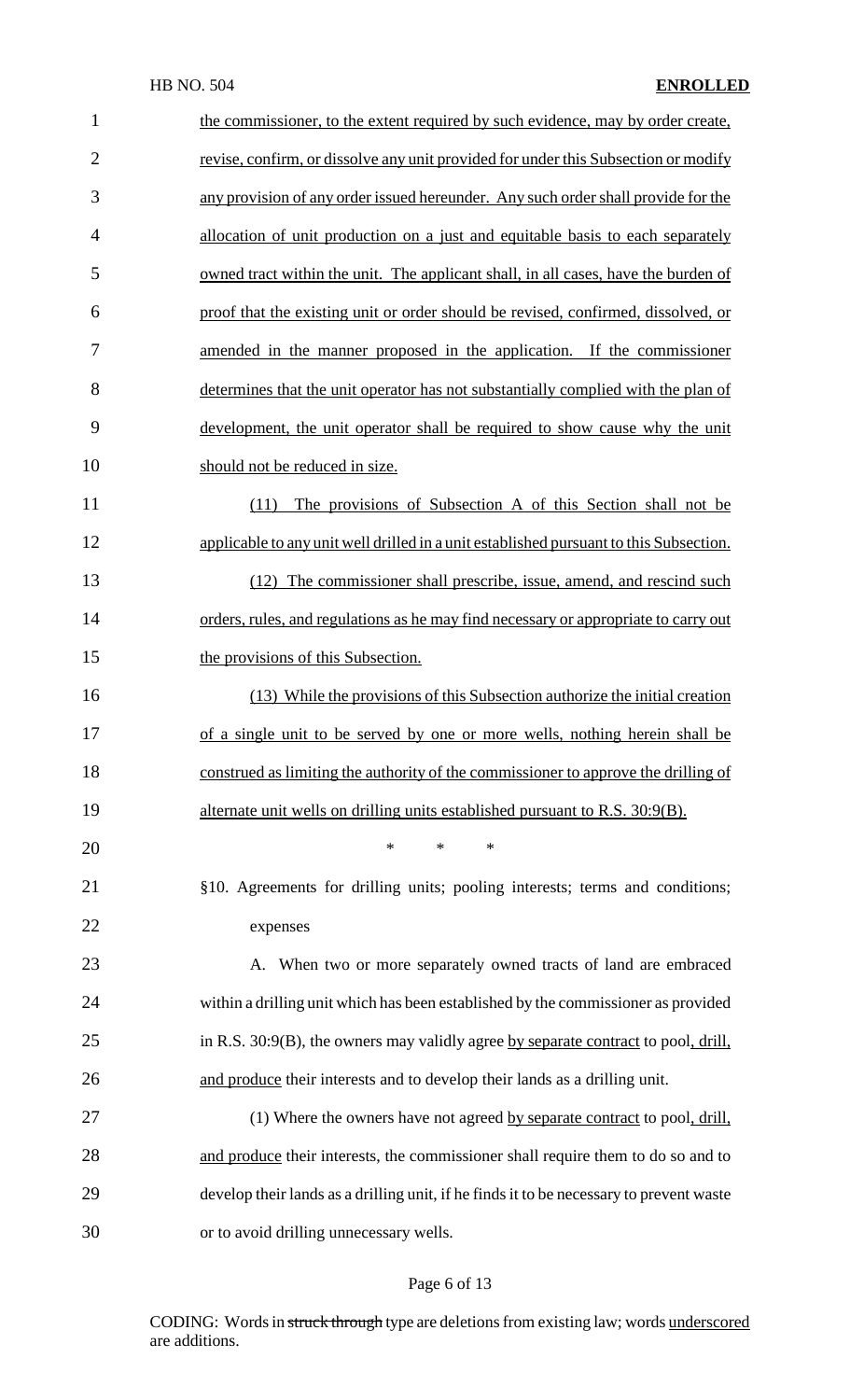1 (a) All orders requiring pooling shall be made after notice and hearing. 2 They shall be upon terms and conditions that are just and reasonable and that will 3 afford the owner of each tract the opportunity to recover or receive his just and 4 equitable share of the oil and gas in the pool without unnecessary expense. They 5 shall prevent or minimize reasonable avoidable drainage from each developed 6 tract which is not equalized by counter drainage. 7 (b) The portion of the production allocated to the owner of each tract 8 included in a drilling unit formed by a pooling order shall, when produced be 9 considered as if it had been produced from his tract by a well drilled thereon. 10 (2) In the event pooling is required, a drilling unit is formed by a pooling 11 order by the commissioner and absent any agreement or contract between owners 12 as provided in this Section, then the cost of development and operation of the 13 pooled unit chargeable to the owners therein shall be determined and recovered 14 as provided herein.  $15$  (a)(i) Any owner drilling or intending to drill a unit well, including a 16 substitute unit well, an alternate unit well, or a cross-unit well on any drilling unit 17 heretofore or hereafter created by the commissioner, may, by certified registered 18 mail, return receipt requested, or other form of guaranteed delivery and 19 notification method, not including electronic communication or mail, notify all 20 other owners in the unit prior to the actual spudding of any such well of the 21 drilling or the intent to drill and give each owner an opportunity to elect to 22 participate in the risk and expense of such well. Such notice shall contain: 23 (aa) An <u>authorization for expenditure form (AFE)</u>, which shall include a 24 detailed estimate of the cost of drilling, testing, completing, and equipping the 25 unit such proposed well. The AFE shall be dated within one hundred twenty days 26 of the date of the mailing of the notice; 27 (bb) The proposed location of the unit well; 28 (cc) The proposed objective depth of the unit well; and 29 (dd) An estimate of ownership as a percentage of expected unit size or 30 approximate percentage of well participation;

### Page 7 of 13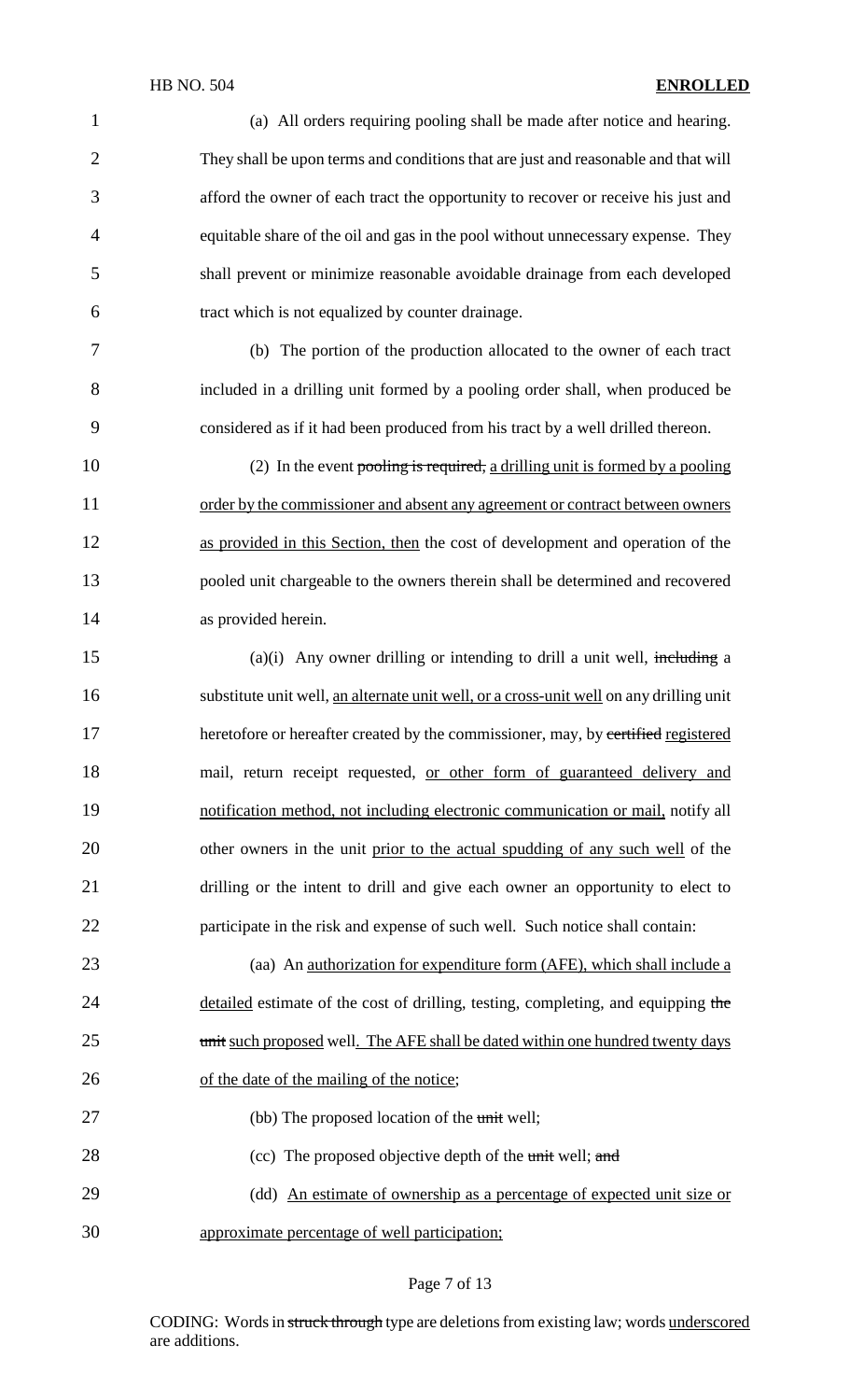1 (ee) In the event that the proposed well is being drilled or drilled at the 2 time of the notice, then a copy of all available All logs, core analysis, production 3 data, and well test data from the unit well which has not been made public.

4 (ii) Such An election to participate must be exercised by mailing written 5 notice thereof by certified registered mail, return receipt requested, or other form 6 of guaranteed delivery and notification method, not including electronic 7 communication or mail, to the owner drilling or intending to drill the unit 8 proposed well within thirty days after receipt of the initial notice. Failure to give 9 timely written notice of the election to participate shall be deemed to be an 10 election not to participate and the owner shall be deemed a nonparticipating 11 owner.

12 (iii) Another initial notice must be sent in order for the provisions of this 13 Subsection to apply if If the drilling of the proposed unit well is not commenced 14 in accordance with the initial notice within ninety days after receipt of the initial 15 notice, then the drilling owner shall send a supplemental notice in order for the 16 provisions of this Subsection to apply.

17 (b)(i) Should a notified owner elect not to participate in the risk and 18 expense of the unit well, substitute unit well, alternate unit well, or cross-unit well 19 or should such owner elect to participate in the risk and expense of the unit 20 proposed well and but then fail to pay his share of such expenses the drilling 21 costs determined by the AFE within sixty days of the spudding of the well or fail 22 to pay his share of subsequent drilling, completion, and operating expenses within 23 sixty days of receipt of subsequent detailed invoices, then such owner shall be 24 deemed a nonparticipating owner, and the drilling owner drilling same shall, in 25 addition to any other available legal remedies to enforce collection of such 26 expenses, be entitled to own and recover out of production from such unit well 27 allocable to the tract belonging under lease to the nonparticipating owner such 28 tract's allocated share of the actual reasonable expenditures incurred in drilling, 29 testing, completing, equipping, and operating the unit well, including a charge for 30 supervision, together with a risk charge<del>, which</del>. The risk charge for a unit well,

### Page 8 of 13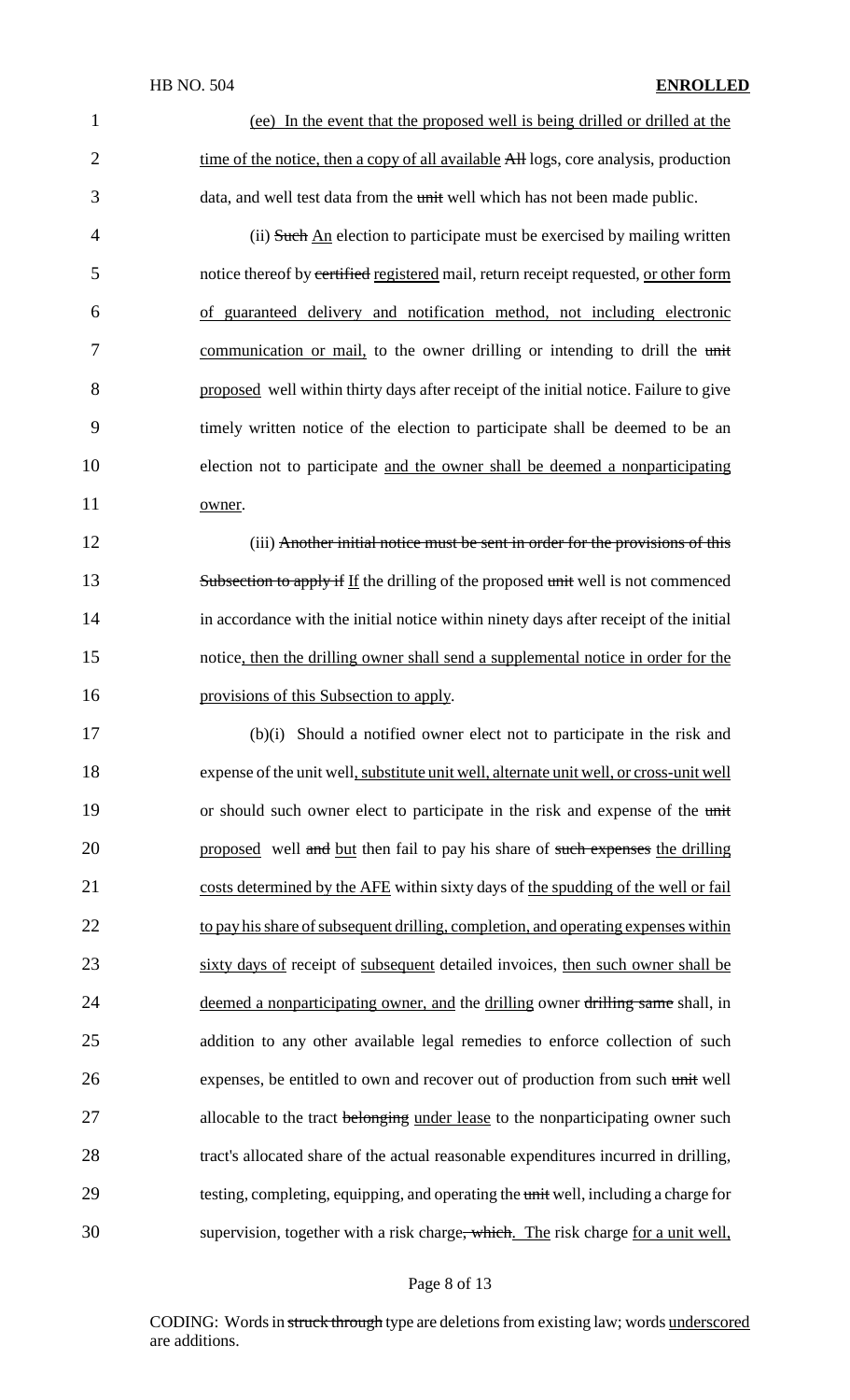| substitute unit well, or cross-unit well that will serve as the unit well or substitute |
|-----------------------------------------------------------------------------------------|
| well for the unit shall be two hundred percent of such tract's allocated share of the   |
| cost of drilling, testing, and completing the unit well, exclusive of amounts the       |
| drilling owner remits to the nonparticipating owner for the benefit of the              |
| nonparticipating owner's royalty and overriding royalty owner. The risk charge          |
| for an alternate unit well or cross-unit well that will serve as an alternate unit well |
| for the unit shall be one hundred percent of such tract's allocated share of the cost   |
| of drilling, testing, and completing such well, exclusive of amounts the drilling       |
| owner remits to the nonparticipating owner for the benefit of the nonparticipating      |
| owner's royalty and overriding royalty owner.                                           |
| $(ii)(aa)$ During the recovery of the actual reasonable expenditures incurred           |
| in drilling, testing, completing, equipping, and operating the well, the charge for     |
| supervision, and the risk charge, the nonparticipating owner shall be entitled to       |
| receive from the drilling owner for the benefit of his lessor royalty owner that        |
| portion of production due to the lessor royalty owner under the terms of the            |
| contract or agreement creating the royalty between the royalty owner and the            |
| nonparticipating owner reflected of record at the time of the well proposal.            |
| (bb) In addition, during the recovery set forth in Subsection (ii)(aa) of this          |
| Subparagraph, the nonparticipating owner shall receive from the drilling owner          |
| for the benefit of the overriding royalty owner the lesser of: (I) the                  |
| nonparticipating owner's total percentage of actual overriding royalty burdens          |
| associated with the existing lease or leases which cover each tract attributed to the   |
| nonparticipating owner reflected of record at the time of the well proposal; or (II)    |
| the difference between the weighted average percentage of the total actual royalty      |
| and overriding royalty burdens of the drilling owner's leasehold within the unit        |
| and the nonparticipating owner's actual leasehold royalty burdens reflected of          |
| record at the time of the well proposal.                                                |
| The share that is to be received by the nonparticipating owner on<br>(cc)               |
|                                                                                         |

behalf of its lessor royalty owner and overriding royalty owner shall be reported

Page 9 of 13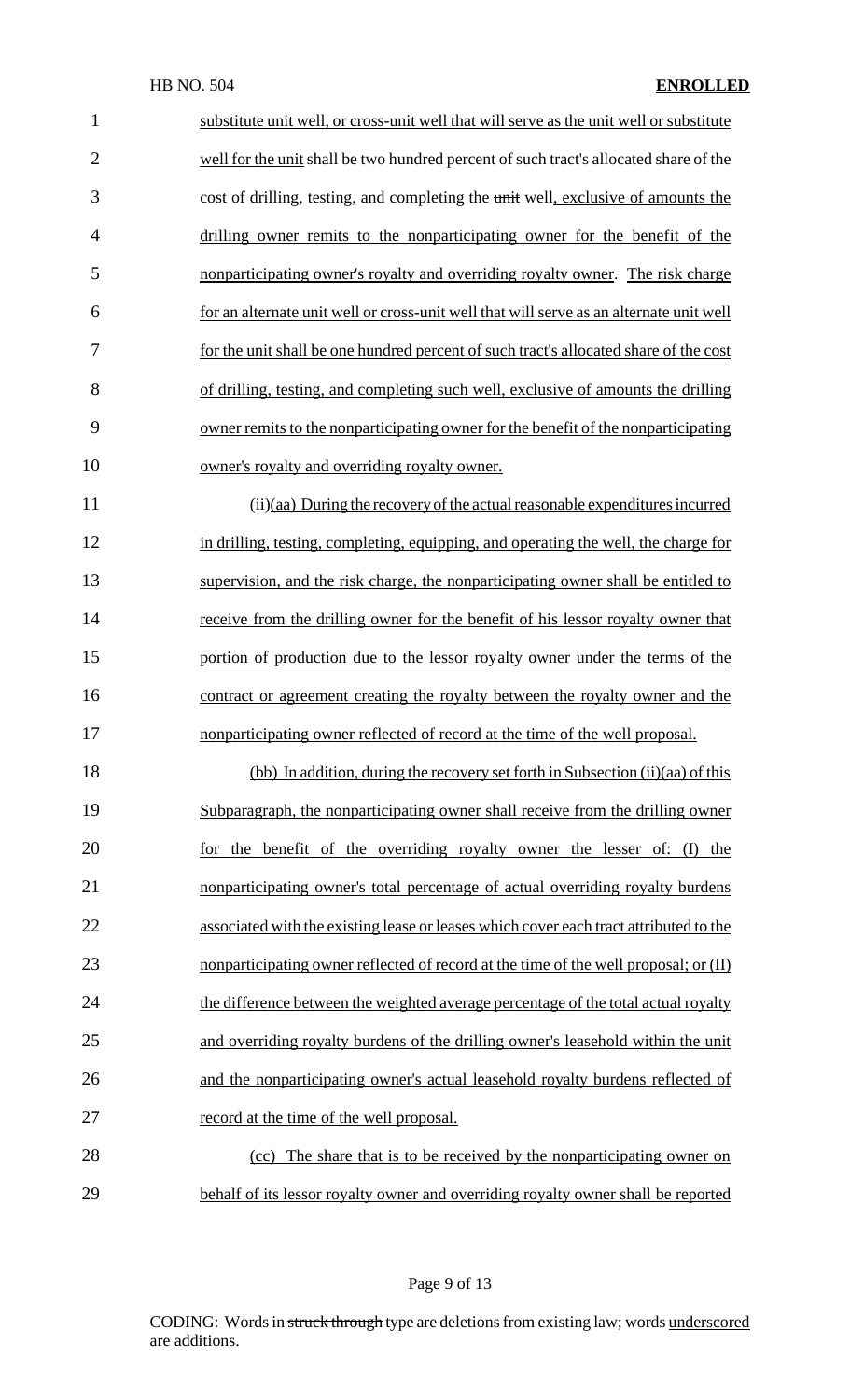| $\mathbf{1}$   | by the drilling owner in accordance with Part 2-B of Chapter 13 of Title 31 of the    |
|----------------|---------------------------------------------------------------------------------------|
| $\overline{2}$ | Louisiana Revised Statutes of 1950.                                                   |
| 3              | (dd) Nothing in this Section shall relieve any lessee of its obligations to           |
| $\overline{4}$ | pay, from the commencement of production, any lessor royalty and overriding           |
| 5              | royalty due under the terms of his lease, and other agreements during the recovery    |
| 6              | of actual well costs and the risk charge, or shall relieve any lessee of his          |
| 7              | obligation to pay all royalty and overriding royalty due under the terms of his       |
| 8              | lease and other agreements after the recovery of the actual well costs and the risk   |
| 9              | charge. Except as provided in this Paragraph, the drilling owner's obligation to      |
| 10             | pay the royalty and the overriding royalty to the nonparticipating owner in no way    |
| 11             | creates an obligation, duty, or relationship between the drilling owner and any       |
| 12             | person to whom the nonparticipating owner is liable to, contractually or              |
| 13             | otherwise.                                                                            |
| 14             | (ee) In the event of nonpayment by the nonparticipating owner of the                  |
| 15             | royalty and overriding royalty due, the lessor royalty owner and overriding royalty   |
| 16             | owner shall provide written notice of such failure to the nonparticipating owner      |
| 17             | and drilling owner as a prerequisite to a judicial demand for damages. The lessor     |
| 18             | royalty owner and overriding royalty owner shall follow the same procedure and        |
| 19             | have the same remedies provided in Part 6 of Chapter 7 of Title 31 of the             |
| 20             | Louisiana Revised Statutes of 1950 or Part 2-A of Chapter 13 of Title 31 of the       |
| 21             | Louisiana Revised Statutes of 1950, respectively, against the nonparticipating        |
| 22             | owner and the drilling owner. If the drilling owner provides sufficient proof of      |
| 23             | payment of the royalties to the nonparticipating owner, then the lessor royalty       |
| 24             | owner and overriding royalty owner shall have no cause of action against the          |
| 25             | drilling owner for nonpayment.                                                        |
| 26             | (ff) In the event of nonpayment by the drilling owner of the royalty and              |
| 27             | overriding royalty due to the nonparticipating owner for the benefit of the lessor    |
| 28             | royalty owner and overriding royalty owner, and payment by the nonparticipating       |
| 29             | owner of the royalty and overriding royalty due, the nonparticipating owner shall     |
| 30             | provide written notice of such failure to pay to the drilling owner as a prerequisite |

# Page 10 of 13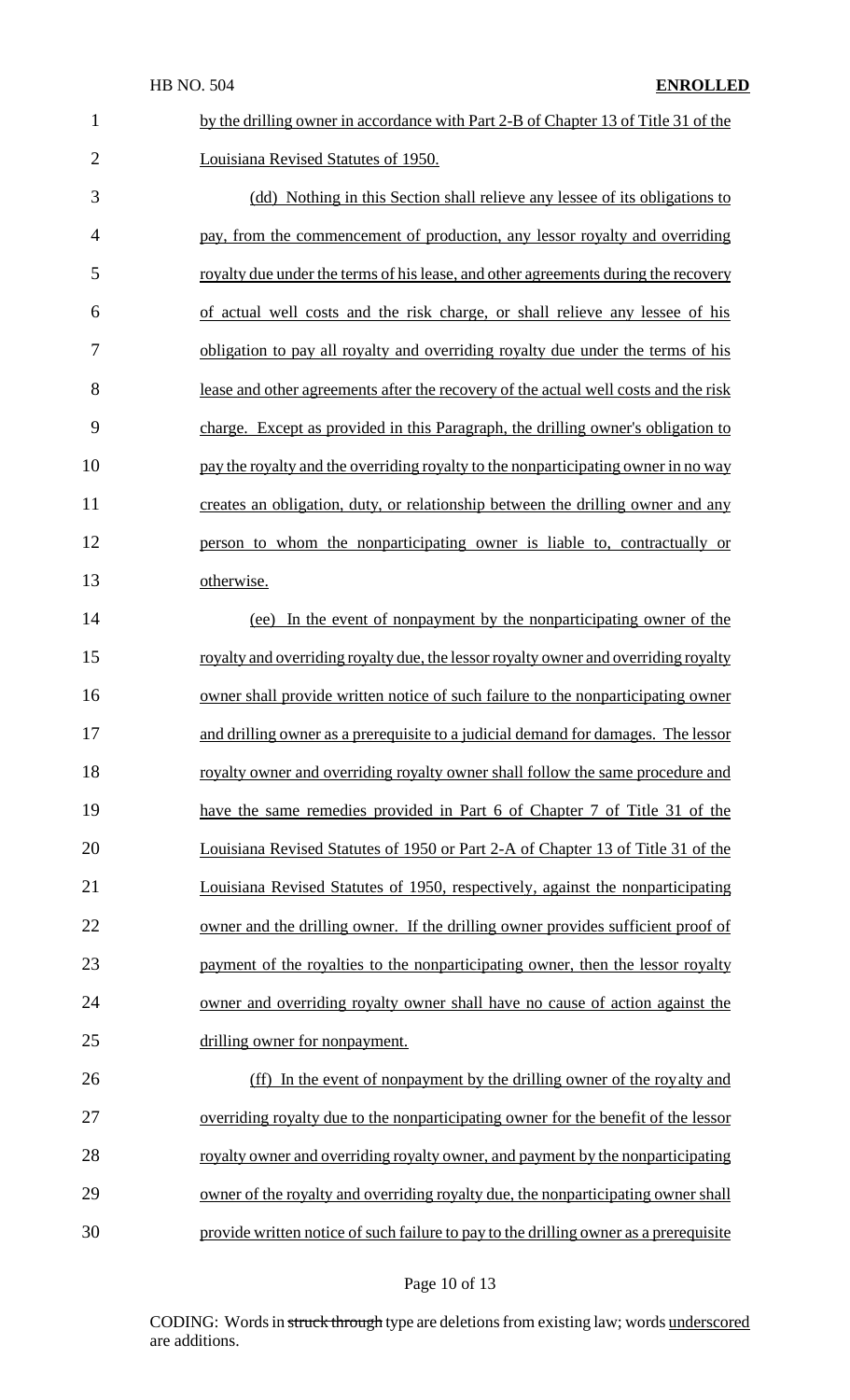| 1              | to a judicial demand for damages. The drilling owner shall have thirty days after   |
|----------------|-------------------------------------------------------------------------------------|
| $\overline{2}$ | receipt of the required notice within which to pay the royalties due or to respond  |
| 3              | in writing by stating a reasonable cause for nonpayment. If the drilling owner      |
| $\overline{4}$ | fails to make payment of the royalties or fails to state a reasonable cause for     |
| 5              | nonpayment within this period, the court may award to the nonparticipating owner    |
| 6              | as damages double the amount of royalties due, interest on that sum from the date   |
| 7              | due, and a reasonable attorney fee regardless of the cause for the original failure |
| 8              | to pay royalties. If the drilling owner provides sufficient proof of payment of the |
| 9              | royalties to the nonparticipating owner, then the nonparticipating owner shall have |
| 10             | no cause of action against the drilling owner for nonpayment.                       |
|                |                                                                                     |

 (iii) Any owner not notified shall bear only his tract's allocated share of the actual reasonable expenditures incurred in drilling, testing, completing, equipping, and operating the unit well, including a charge for supervision, which share shall be subject to the same obligation and remedies and rights to own and 15 recover out of production in favor of the drilling party or parties as hereinabove provided in this Subsection. A participating owner shall deliver to the owner whom has not been notified the proceeds attributable to hisroyalty and overriding 18 royalty burdens as described in this Section.

 (c) Should a drilling unit be created by order of the commissioner around a well already drilled or drilling and including one or more tracts as to which the owner or owners thereof had not participated in the risk and expense of drilling 22 such well, then within sixty days of the date of the order creating such unit the 23 provisions hereinabove of this Subsection for notice, election, and participation 24 shall be applicable as if a unit well were being proposed by the owner who drilled or was drilling such well; however, the cost of drilling, testing, completing, equipping, and operating the well allocable to each tract included in the unit shall be reduced in the same proportion as the recoverable reservesin the unitized pool have been recovered by prior production, if any, in which said tract or tracts did not participate prior to determining the share of cost allocable to such tract or tracts.

#### Page 11 of 13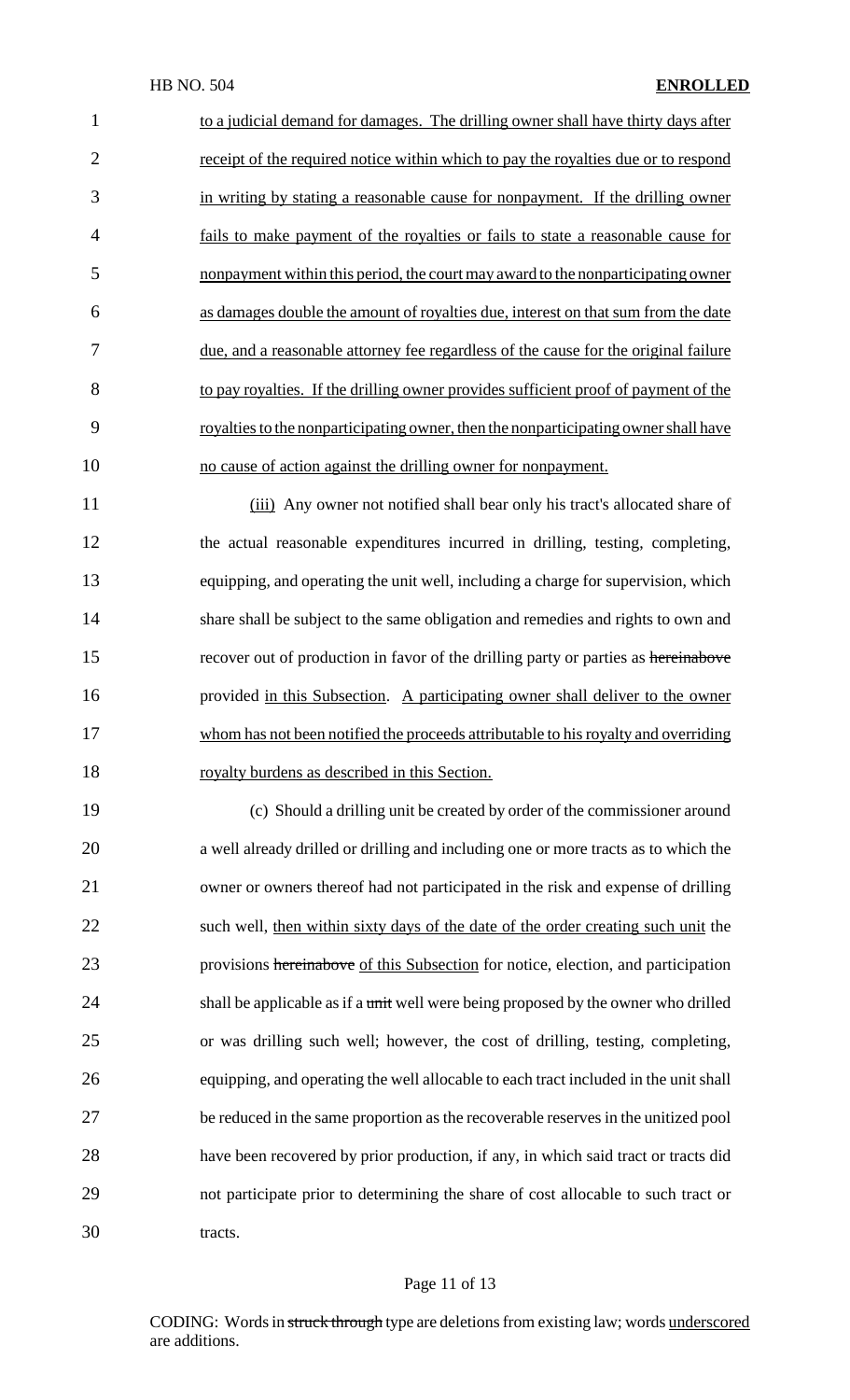### HB NO. 504 **ENROLLED**

| $\mathbf{1}$   | $(d)(i)$ Should a drilling unit be revised by order of the commissioner so             |
|----------------|----------------------------------------------------------------------------------------|
| $\overline{2}$ | as to include an additional tract or tracts, then within sixty days of the date of the |
| 3              | order revising such unit the provisions hereinabove of this Subsection for notice,     |
| $\overline{4}$ | election, and participation shall be applicable to such added tract or tracts and the  |
| 5              | owner thereof as if a unit well were being proposed by the owner who had drilled       |
| 6              | the unit well; however, the cost of drilling, testing, completing, equipping, and      |
| 7              | operating the unit well shall be reduced in the same proportion as the recoverable     |
| 8              | reserves in the unitized pool have been recovered by prior production, if any, in      |
| 9              | which said tract or tracts did not participate prior to determining the share of cost  |
| 10             | allocable to the subsequently included tract or tracts.                                |
| 11             | (ii) Should a drilling unit be revised by order of the commissioner as to              |
| 12             | exclude a tract or tracts, the cost of drilling, testing, completing, equipping, and   |
| 13             | operating the unit well shall be reduced in the same proportion as the recoverable     |
| 14             | reserves in the unitized pool have been recovered by prior production to determine     |
| 15             | the share of cost allocable to the subsequently excluded tract or tracts.              |
| 16             | (e) $(i)$ The provisions of Paragraph 2(b) above Subparagraph (b) of this              |
| 17             | Paragraph with respect to the risk charge shall not apply to any unleased interest     |
| 18             | not subject to an oil, gas, and mineral lease.                                         |
| 19             | $(i)$ Notwithstanding the provisions of Paragraph $2(b)$ above Subparagraph            |
| 20             | (b) of this Paragraph, the royalty owner and overriding royalty owner shall receive    |
| 21             | that portion of production due to them under the terms of the contract creating the    |
| 22             | royalty.                                                                               |
| 23             | (f) In the event of a dispute relative to the calculation of unit well costs           |
| 24             | or depreciated unit well costs, the commissioner shall determine the proper costs      |
| 25             | after notice to all interested owners and a public hearing thereon.                    |
| 26             | Nothing contained herein shall have the effect of enlarging,<br>(g)                    |
| 27             | displacing, varying, altering, or in any way whatsoever modifying or changing the      |
| 28             | rights and obligations of the parties thereto under any contract between or among      |
| 29             | owners having a tract or tracts in the unit.                                           |
|                |                                                                                        |

# Page 12 of 13